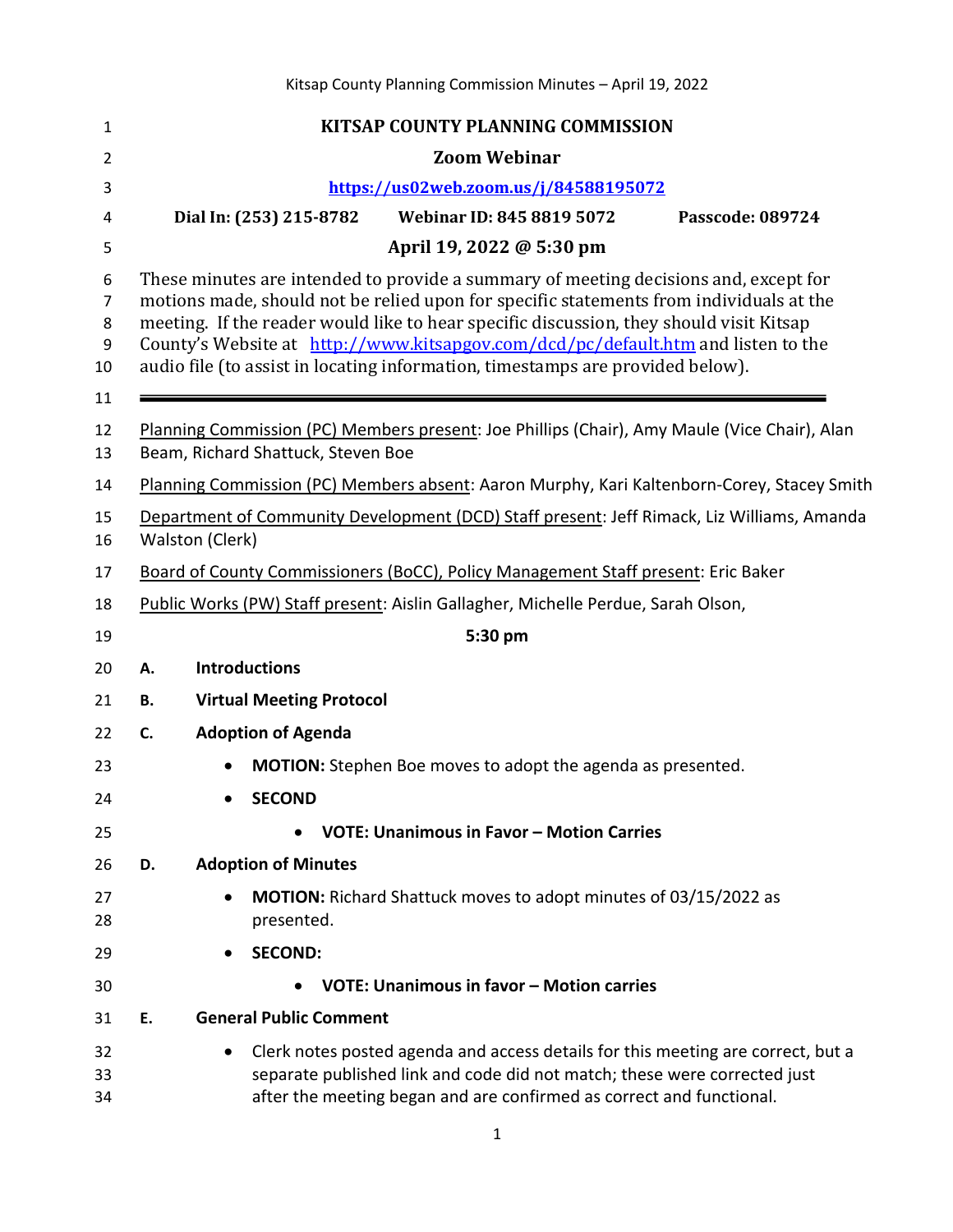| $\mathbf{1}$<br>$\overline{2}$ |    | Chair Phillips notes an additional comment period appears later in the<br>$\bullet$<br>agenda. Opens the floor to speakers wishing to provide testimony.        |  |  |  |  |
|--------------------------------|----|-----------------------------------------------------------------------------------------------------------------------------------------------------------------|--|--|--|--|
| 3<br>4                         |    | Chair Phillips calls again for speakers; as there are no other speakers; closes<br>$\bullet$<br>the floor to general speakers.                                  |  |  |  |  |
| 5                              |    | 5:39 pm                                                                                                                                                         |  |  |  |  |
| 6                              | F. | Briefing: 2024 Comprehensive Plan Update - Eric Baker, Kitsap County Policy &                                                                                   |  |  |  |  |
| 7                              |    | Management Analyst (approx. 30 min)                                                                                                                             |  |  |  |  |
| 8                              |    | Mr. Baker provides a brief overview of the 2024 Comprehensive Plan (Comp<br>$\bullet$                                                                           |  |  |  |  |
| 9                              |    | Plan) Update project, referencing a visual presentation; including background                                                                                   |  |  |  |  |
| 10                             |    | on multiple policy-making layers such as guidance from the Puget Sound                                                                                          |  |  |  |  |
| 11                             |    | Regional Council (PSRC) with Multi-County Planning Policies (MPPs) and the                                                                                      |  |  |  |  |
| 12                             |    | Kitsap Regional Coordinating Council (KRCC) with Countywide Planning Policies                                                                                   |  |  |  |  |
| 13                             |    | (CPPs) as well as Local Planning with counties and cities; also noting that PSRC                                                                                |  |  |  |  |
| 14                             |    | provides regional coordination and consistent regional goals across counties                                                                                    |  |  |  |  |
| 15                             |    | and access to Federal Transportation Funding.                                                                                                                   |  |  |  |  |
| 16                             |    | Mr. Baker reviews regional growth strategy, noting these are not projections<br>$\bullet$                                                                       |  |  |  |  |
| 17                             |    | but targets, geographies include Metropolitan, Core Cities, High-Capacity                                                                                       |  |  |  |  |
| 18                             |    | Transit Communities, Unincorporated Urban Growth Areas (UGAs) and Rural                                                                                         |  |  |  |  |
| 19                             |    | Areas categories; and Vision 2050 Population and Employment Targets,                                                                                            |  |  |  |  |
| 20                             |    | including related draft target numbers.                                                                                                                         |  |  |  |  |
| 21                             |    | Mr. Baker reviews the project timeline, including near-term goals through<br>$\bullet$                                                                          |  |  |  |  |
| 22                             |    | January 2023, as the KRCC is set to approve targets by end of Summer 2022,                                                                                      |  |  |  |  |
| 23                             |    | which will in turn be used to propose preliminary UGA alternatives.                                                                                             |  |  |  |  |
| 24                             |    | 6:17 pm                                                                                                                                                         |  |  |  |  |
| 25                             | G. | Work Study: Public Works Dept. of Ecology Permit Required Update - Source Control                                                                               |  |  |  |  |
| 26                             |    | Best Management Practices (BMPs) for Existing Businesses - Sarah Olson, Public                                                                                  |  |  |  |  |
| 27                             |    | Works (PW) Stormwater (SW) Program Analyst (approx. 30 min)                                                                                                     |  |  |  |  |
| 28                             |    | Ms. Olson provides a brief overview of the project, referencing a visual<br>$\bullet$                                                                           |  |  |  |  |
| 29                             |    | presentation, including background and definitions regarding Stormwater                                                                                         |  |  |  |  |
| 30                             |    | (SW), Source Controls and Source Control Best Management Practices (BMPs),                                                                                      |  |  |  |  |
| 31                             |    | Pollutant Generating businesses, proposed Ordinance and language, public                                                                                        |  |  |  |  |
| 32                             |    | participation and outreach plan as well as project timeline and next steps;                                                                                     |  |  |  |  |
| 33                             |    | specifically noting Department of Ecology (DOE) requirements and language                                                                                       |  |  |  |  |
| 34<br>35                       |    | for creation of a Source Control BMP program, including permit activities,<br>creating a business inventory, inspections and staff training as well as adoption |  |  |  |  |
| 36                             |    | of an ordinance to implement BMPs by August 1, 2022; all are required to                                                                                        |  |  |  |  |
| 37                             |    | order to stay in compliance with DOE and the Municipal SW permit.                                                                                               |  |  |  |  |

Kitsap County Planning Commission Minutes – April 19, 2022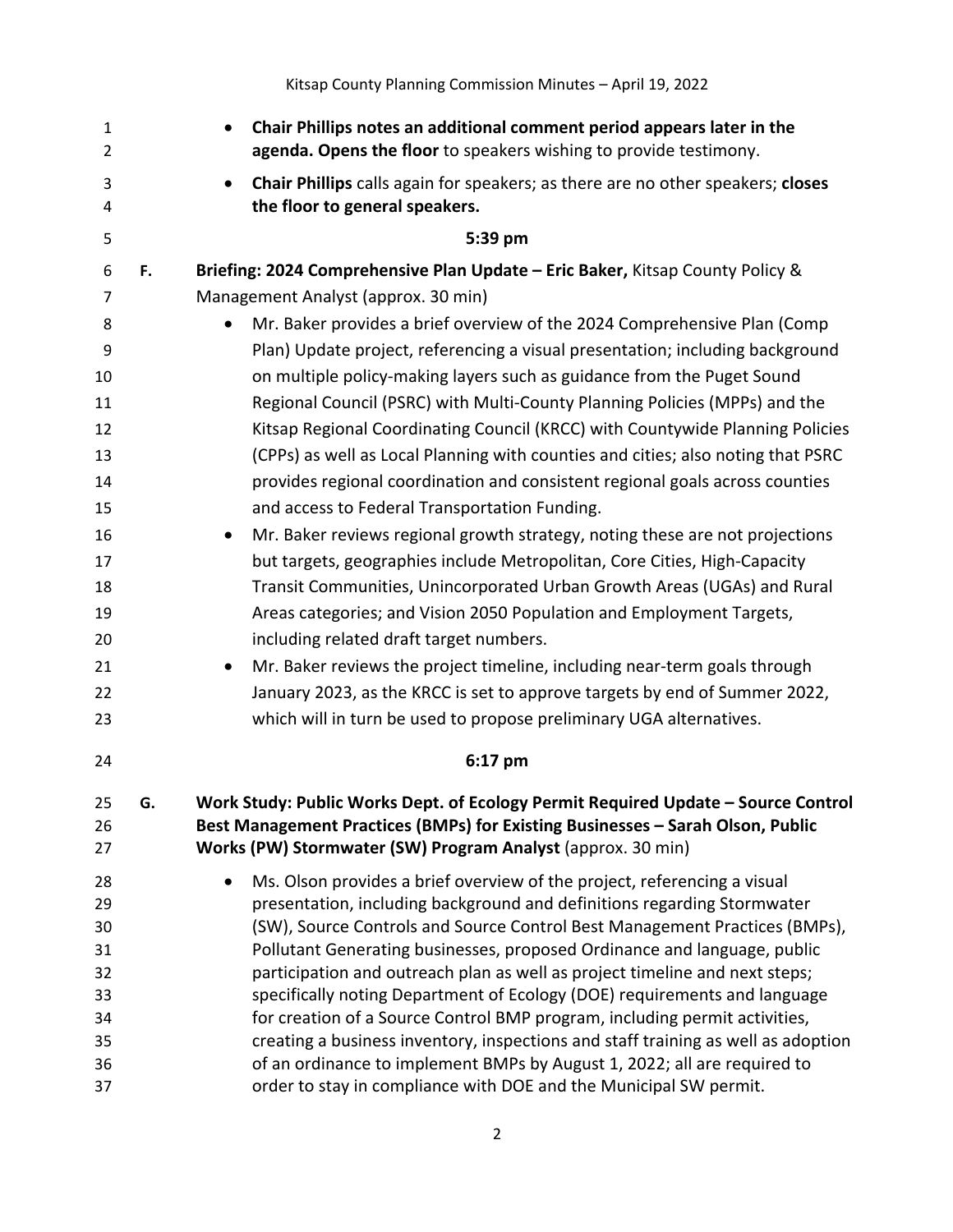| $\mathbf{1}$<br>$\overline{2}$<br>3<br>4<br>5<br>6 |           | Ms. Olson reviews updated Proposed Ordinance language based on Planning<br>Commission meetings that will leave specific month/year references out, in<br>order to eliminate need for additional code updates when the DOE permit is<br>renewed, instead referencing the current Western Washington Phase II<br>Municipal SW Permit by name; also reviews project timeline, including next<br>steps for the PC as well as the BoCC and adoption.                                      |
|----------------------------------------------------|-----------|--------------------------------------------------------------------------------------------------------------------------------------------------------------------------------------------------------------------------------------------------------------------------------------------------------------------------------------------------------------------------------------------------------------------------------------------------------------------------------------|
| 7<br>8<br>9<br>10<br>11                            |           | <b>QUESTION:</b> Mr. Shattuck notes the ordinance seems to have two parts, first is<br>required implementation of source control BMPs to meet water standards;<br>second is implementation of treatment or structural BMPs if water standards<br>are violated. Big question is where a business, especially an older one, can find<br>the water quality standards it is required to meet.                                                                                            |
| 12<br>13<br>14<br>15                               | $\bullet$ | ANSWER: Ms. Olson notes these inspections are not looking to<br>sample the water system itself at the business; instead look at things<br>like whether they have an onsite spill kit, are regularly sweeping and<br>if the operational BMPs are in place.                                                                                                                                                                                                                            |
| 16<br>17<br>18<br>19                               | $\bullet$ | Mr. Shattuck notes the ordinance states if operational BMPs allow<br>violations of surface management standards, applicable structural<br>BMPs must be applied; asks how to find those standards so they<br>know what constitutes a violation.                                                                                                                                                                                                                                       |
| 20<br>21<br>22<br>23                               | $\bullet$ | Ms. Olson notes if a business has repeated actions, such as multiple<br>oil spills leading to illicit discharge, that cause a violation and source<br>control BMPs are not being followed, such as parking areas with leaks<br>or spills, then additional measures or BMPs could be recommended.                                                                                                                                                                                     |
| 24<br>25<br>26<br>27                               | $\bullet$ | Mr. Shattuck asks how PW determines whether or not the BMPs are<br>being followed; for example, if looking at the parking area and deem<br>the standard as not being met; asks how businesses know what the<br>standards are that must be met.                                                                                                                                                                                                                                       |
| 28<br>29<br>30<br>31<br>32<br>33<br>34             |           | Aislin Gallagher, SW Monitoring & Outreach Coordinator, notes<br>essentially nothing is allowed in the SW system other than rainwater;<br>one tool inspectors use when determining an illicit discharge is<br>sampling for dissolved solids, which is an indicator that something<br>other than SW is present; also, the presence of any type of sheen or<br>visible leaching directly from upstream building operations are the<br>kind of visible indicators inspectors would see. |
| 35<br>36<br>37                                     | $\bullet$ | Mr. Shattuck notes the SW Manual Vol 1 discusses SW standards for<br>new development; asks where standards are listed for an older<br>business structure                                                                                                                                                                                                                                                                                                                             |
| 38<br>39                                           |           | Ms. Gallagher confirms the standards are the same, and this<br>ordinance covers that gap between old and new buildings and are                                                                                                                                                                                                                                                                                                                                                       |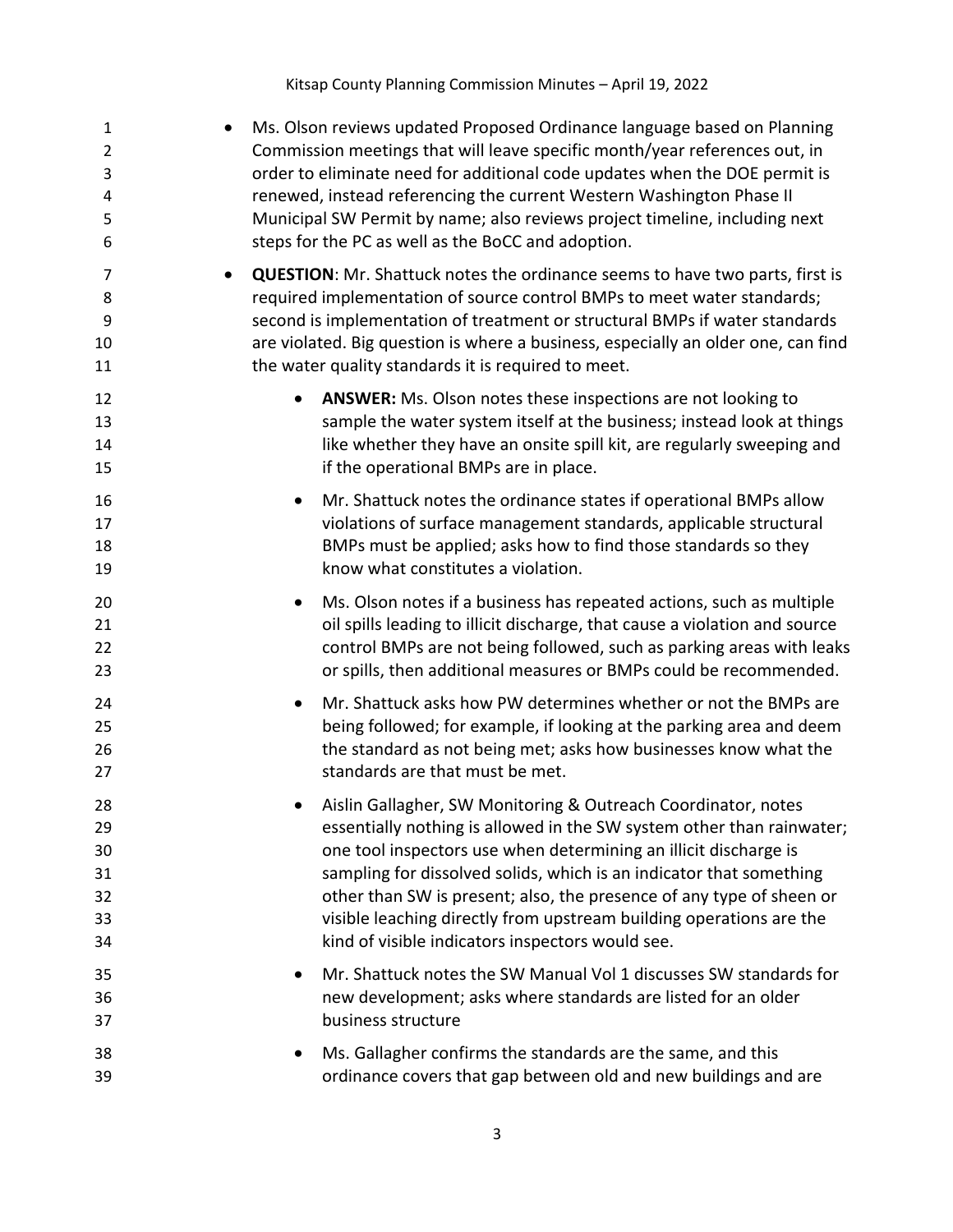| $\mathbf{1}$   | now requiring existing buildings to implement these BMPs to prevent                 |
|----------------|-------------------------------------------------------------------------------------|
| $\overline{2}$ | any illicit discharges to the system.                                               |
| 3              | <b>QUESTION:</b> Mr. Shattuck notes, parking lots for businesses may often connect  |
| 4              | to a common area, for example a strip mall with five businesses, but no             |
| 5              | assigned spaces does not give direct responsibility to a specific business for      |
| 6              | certain spaces. Regarding operational BMPs for parking lots, such as drip pans      |
| $\overline{7}$ | under dripping cars or cleaning up spills; asks when the parking lot is shared      |
| 8              | who gets the warning and infraction, the landlord or all five business owners?      |
| 9              | <b>ANSWER:</b> Ms. Olson confirms the property owner has the ultimate               |
| 10             | responsibility.                                                                     |
| 11             | Jeff Rimack, Department of Community Development (DCD) Director,                    |
| 12             | notes it would be the same when DCD finds erosion sediment control                  |
| 13             | issues for new construction; contractors may deal with the control                  |
| 14             | issues, but underlying property owner is ultimately responsible.                    |
| 15             | <b>QUESTION:</b> Mr. Shattuck asks if notices are sent to property and business     |
| 16             | owners so both are aware of new BMP requirements, such as vacuuming a               |
| 17             | parking lot, as opposed to past or previously acceptable practices.                 |
| 18             | ANSWER: Ms. Olson confirms noticing went to business owners,                        |
| 19             | many of which are also property owners; reviews outreach and                        |
| 20             | communication efforts, including upcoming Open House on 4/26/22,                    |
| 21             | GovDelivery, postcard and email noticing, distributed to all Chambers               |
| 22             | of Commerce, Community Advisory Councils, Kitsap Economic                           |
| 23             | Development Alliance, and a Kitsap Builders' Association (KBA)                      |
| 24             | presentation scheduled for 5/5/22.                                                  |
| 25             | <b>QUESTION/ANSWER:</b> Chair Phillips asks, and Ms. Olson confirms, when issues    |
| 26             | are identified, businesses are provided time to make corrections.                   |
| 27             | Chair Phillips notes, even if the notice was missed, or did not come to             |
| 28             | the responsible person's attention, if there is an infraction, it will              |
| 29             | make it to that person with time for correction.                                    |
| 30             | <b>QUESTION:</b> Mr. Beam asks if this industrial development program is applied to |
| 31             | all land uses and sources of pollution it could include individuals' lawns.         |
| 32             | ANSWER: Ms. Olson confirms this only applies to pollutant generating                |
| 33             | businesses, as stated in Appendix 8 of the Draft Ordinance Language.                |
| 34             | <b>QUESTION:</b> Mr. Beam notes the manual is 1100 pages, asks if outreach          |
| 35             | includes help for business owners find applicable information.                      |
| 36             | ANSWER: Ms. Olson notes part of the program plan includes creating                  |
| 37             | documents and links on the project webpage to guide individuals                     |
| 38             | directly to the part of the manual that is applicable to their business.            |